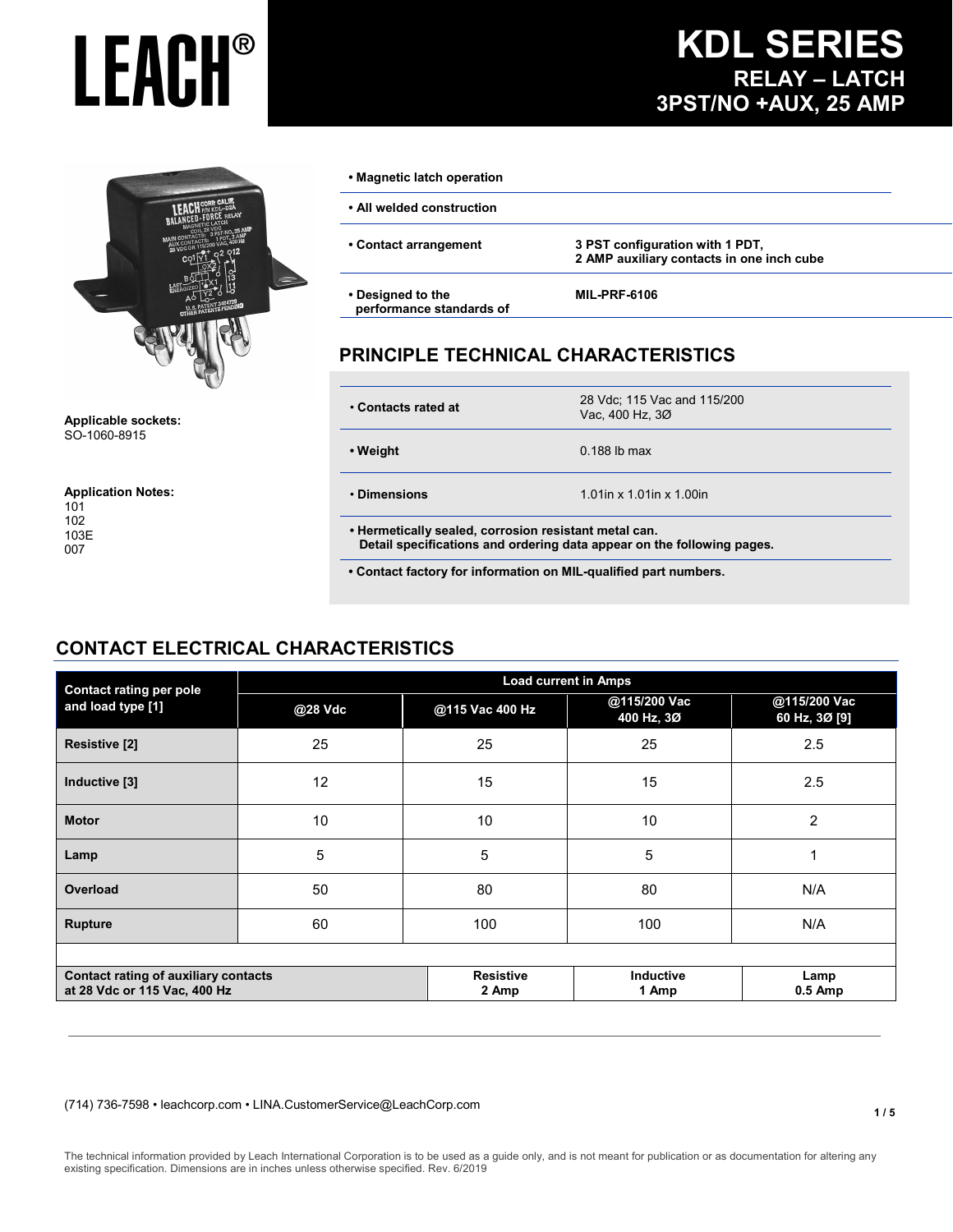### **COIL CHARACTERISTICS (Vdc)**

| <b>CODE</b>                                                                 | A    | в     | C   | М    | N    | R [8] | V[8] |
|-----------------------------------------------------------------------------|------|-------|-----|------|------|-------|------|
| Nominal operating voltage                                                   | 28   | 12    | 6   | 48   | 28   | 12    | 6    |
| <b>Maximum operating voltage</b>                                            | 29   | 14.5  | 7.3 | 59   | 29   | 14.5  | 7.3  |
| Maximum pickup voltage                                                      |      |       |     |      |      |       |      |
| - Cold coil at $+125^\circ$ C                                               | 18   | 9     | 4.5 | 24   | 18   | 9     | 4.5  |
| - During high temp test at +125° C                                          | 19.8 | 9.9   | 5   | 34.5 | 19.8 | 9.9   | 5    |
| - During continuous current test at +125° C                                 | 22.5 | 11.25 | 5.7 | 42   | 22.5 | 11.25 | 5.7  |
| Coil resistance $\Omega$ ±10% +25° C except types<br>"C" and "V" +20%, -10% | 450  | 112   | 28  | 1500 | 450  | 112   | 28   |

#### **GENERAL CHARACTERISTICS**

| <b>Temperature range</b>                                             | -70 $^{\circ}$ C to +125 $^{\circ}$ C          |
|----------------------------------------------------------------------|------------------------------------------------|
| Minimum operating cycles (life) at rated load                        | 50,000 [3]                                     |
| Minimum operating cycles (life) at 25% rated load                    | 200,000                                        |
| Dielectric strength at sea level                                     |                                                |
| - All circuits to ground and circuit to circuit                      | 1250 Vrms                                      |
| - Coil to ground and coil and coil to coil and auxiliary contact gap | 1000 Vrms [4]                                  |
| Dielectric strength at altitude 80,000 ft                            | 500 Vrms [5]                                   |
| <b>Insulation resistance</b>                                         |                                                |
| - Initial (500 Vdc)                                                  | 100 M $\Omega$ min                             |
| - After environmental tests (500 Vdc)                                | 50 M $\Omega$ min                              |
| Sinusoidal vibration (A and D mounting)                              | 0.12 d.a. / 10 to 70 Hz<br>30G / 70 to 3000 Hz |
| Sinusoidal vibration (J mounting)                                    | 0.12 d.a. / 10 to 57 Hz<br>20G /57 to 3000 Hz  |
|                                                                      |                                                |
| <b>Random vibration</b>                                              |                                                |
| - Applicable specification                                           | MIL-STD-202                                    |
| - Method                                                             | 214                                            |
| - Test condition - A and D mounting                                  | 1G (0.4G <sup>2</sup> /Hz, 50 to 2000 Hz)      |
| - Test condition - J mounting                                        | 1E (0.2G <sup>2</sup> /Hz, 50 to 2000 Hz)      |
| - Duration                                                           | 15 minutes each plane                          |
| Shock (A and D mounting)                                             | 200G / 6 ms                                    |
| Shock (J mounting)                                                   | 100G / 6 ms                                    |
| Maximum contact opening time under vibration and shock               | $10 \mu s$                                     |
| Operate time at nominal voltage @25°C                                | 15 ms max                                      |
| Contact make bounce at nominal voltage                               |                                                |
| Power contacts@25°C                                                  | 1 ms max                                       |

Unless otherwise noted, the specified temperature range applies to all relay characteristics.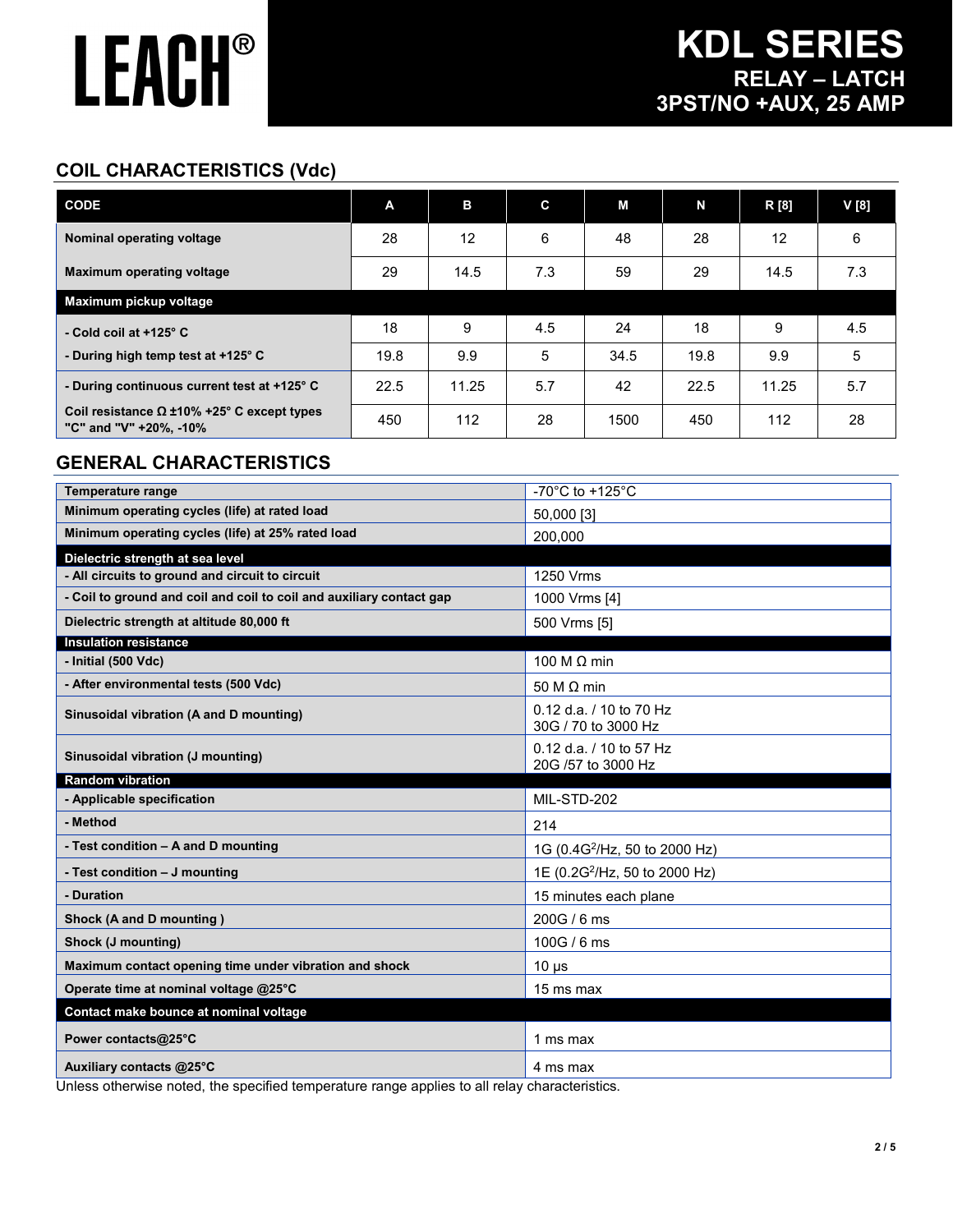### **KDL SERIES RELAY - LATCH** 3PST/NO +AUX, 25 AMP

Dimensions in inches Tolerances, unless otherwise specified,  $XX \pm 0.03$  in  $XXX ± .01$  in

#### **MOUNTING STYLES**

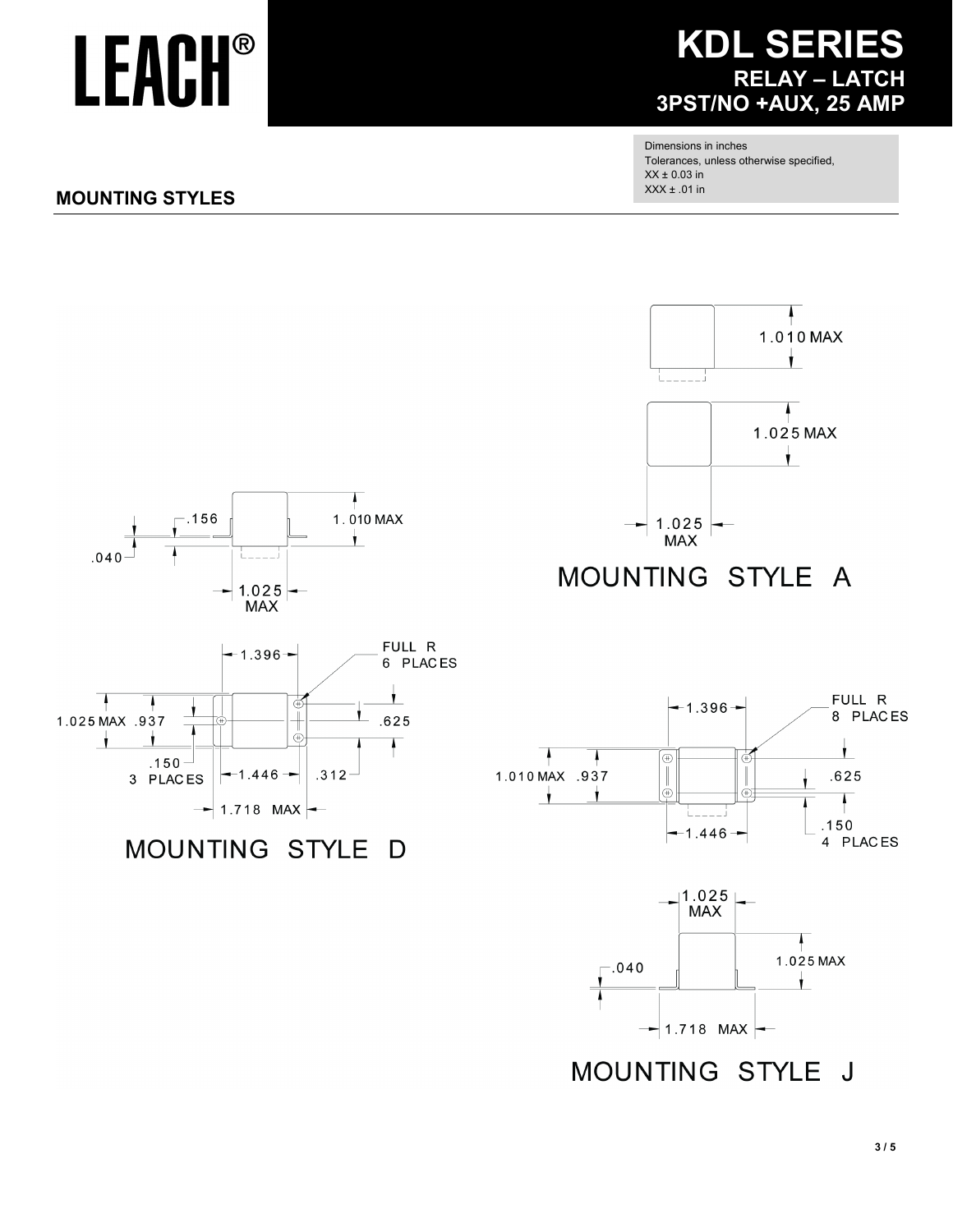### **KDL SERIES RELAY – LATCH 3PST/NO +AUX, 25 AMP**

#### **TERMINAL TYPES**



FINISH: CASE- PAINTED LEACH BLUE TERMINALS- GOLD PLATED POLARIZING PIN- TIN/ LEAD